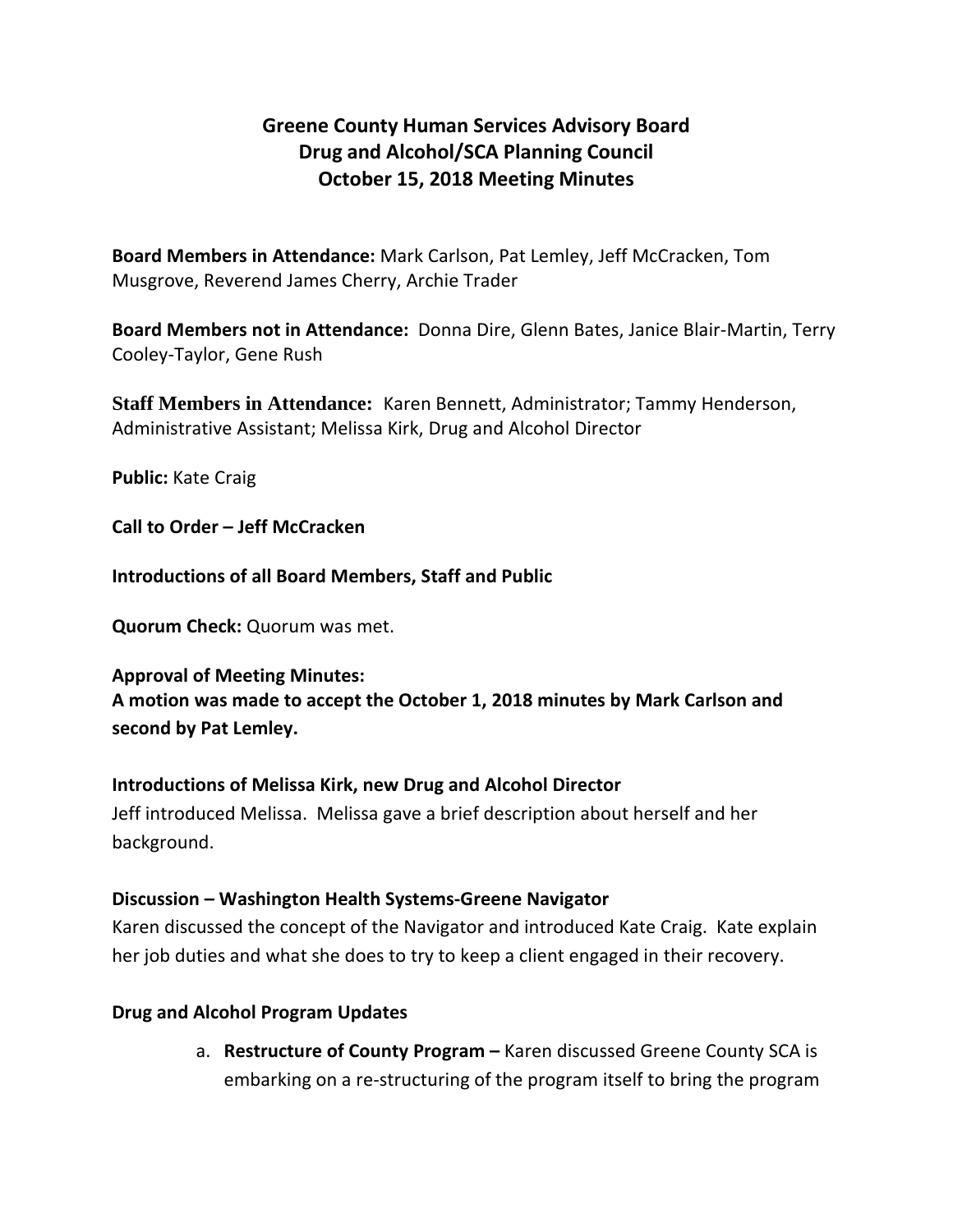into the 2020 era. The program itself will be engaging in more community, school prevention and outreach OUD/SUD strategies to address the needs of individuals and families in our community. All of these strategies align with DDAP prevention and outreach objectives. DDAP is offering grants to counties in the amounts up to \$500,000 for January 1, 2019 – June 30, 2019 and \$1,000,000 for July 1, 2019 – June 30, 2020. This money is to be used for adding addition caseworkers.

- b. **Quarterly Statistics –** Karen discussed the assessment statistics.
- **c. ASAM Case Management –** Melissa discussed the transition PCP case management into ASAM. Melissa discussed the difference in the assessment tools and that everyone must be using the ASAM by December 30, 2018.
- **d. Prevention –** Melissa has been shadowing Tracie and Shanna at their prevention activities at the schools to get a better understanding of the different programs offered by the county.
- **e. Communities that Care –** Lori Lhota is leaving this position and moving into Supports Coordination for IDD. Donna Calvert has interviewed for the position and will be offered once approved by the Commissioners. Donna will have to attend CTC Mobilizer Training that is coming up. Donna has had experience with CTC in the past. October CTC event Flyer was passed out.

## **f. Opioid Strategies**

- I. **Drug Take Back Boxes & Drug Take Back Day –** Drug take back day is October 27, 2018. There are 3 drop of boxes in the County, Sheriffs Department, Cumberland Township Police and State Police Barracks.
- II. **Renewal of Disaster Declaration for Opioid Use Disorder –** The Governor has renewed the Disaster Declaration for Opioid Use Disorder. Karen discussed what this was.
- III. **Warm Handoff –** Karen discussed the Warm Handoff process. A warm handoff is a client leaving the hospital and going straight to a program.
- IV. **Central Coordinating Entity – Naloxone Distribution –** The County will be holding a Community Training/Distribution Day. One requirement to receive the Naloxone is to take the online training and receive the certificate. Bring the certificate to the county to receive the Naloxone.